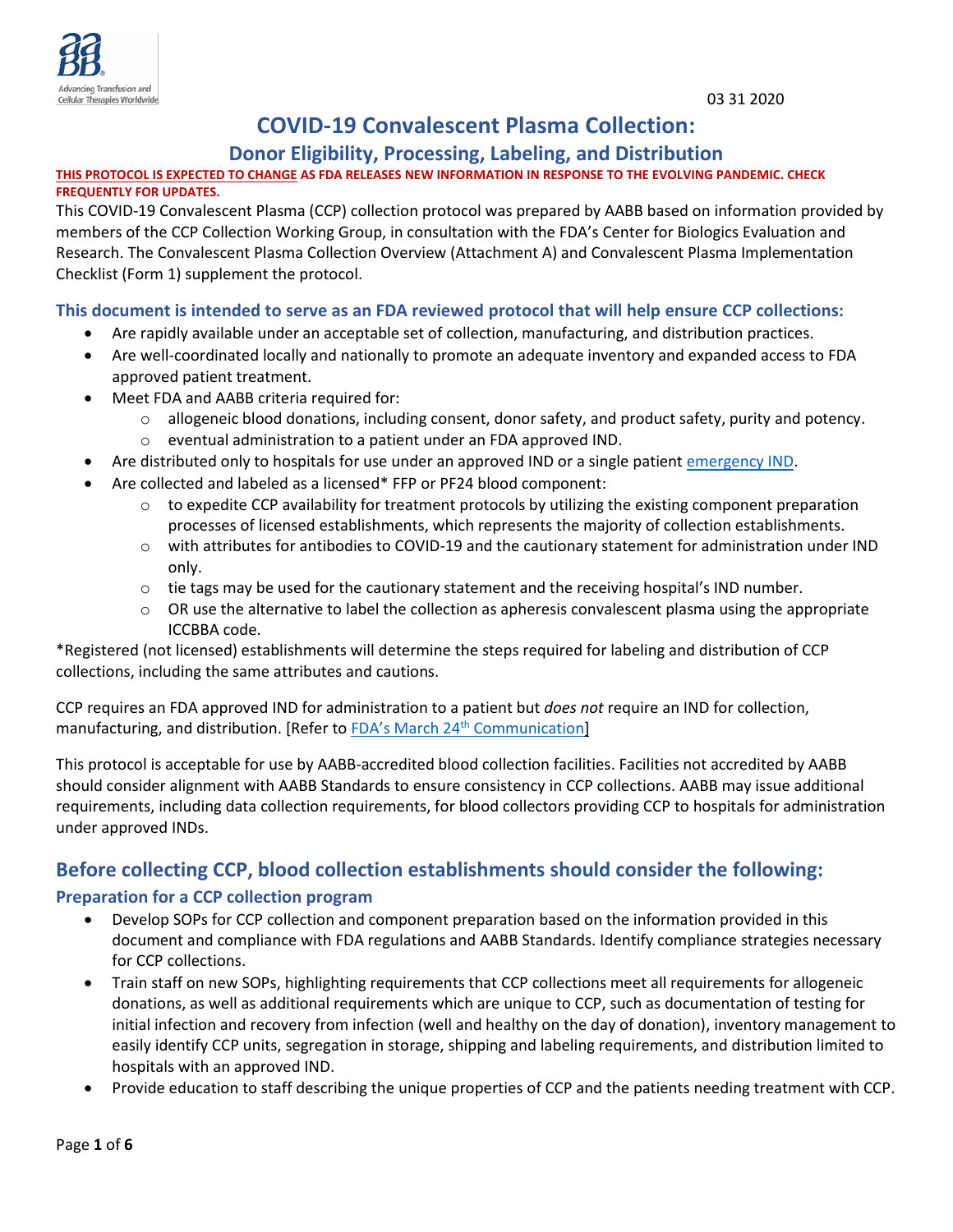

#### 03 31 2020

- Discuss donor and staff safety and address concerns, providing information necessary to understand that CCP donors are allogenic donors who are *no longer ill and have tested negative for COVID-19 before arriving at the donor center, whenever possible.*
- Prepare the Blood Establishment Computer System and labeling processes:
	- o Select ICCBBA codes according to your collection process.
	- o Identify special attributes and required cautionary statement.
	- o Define limitations and criteria for distribution.
- Ensure recordkeeping procedures capture CCP donor eligibility and collection information, as required for all allogeneic blood donors.

### **Donor Recruitment**

Blood collection establishments should establish a donor recruitment plan for recovered COVID-19 donors suitable to local conditions to ensure the donor eligibility criteria are met and collections are adequate for use with approved patient treatment nationally.

Coordinate with the available local resources:

- Contact the public health departments, local hospitals, and health care providers that have treated COVID-19 patients to develop a partnership to recruit recovered patients as volunteer CCP donors.
- Develop appropriate process and messaging whereby treating clinicians and public health employees reach out to recovered patients already discharged from care and newly recovered patients as they are discharged from care.
- Encourage local partners to provide recovered patients with "hard copy" documentation for both the patient's initial positive diagnostic test AND a negative test for SARS-CoV-2 at the time of recovery. This documentation must be provided to the blood collection establishment and may be hand carried. Refer to donor eligibility.
- Contact local media to deliver public service announcements requesting recovered COVID-19 patients contact blood collection establishments.

## **Donor Eligibility Criteria and Documentation** – refer to FDA's March 24th [Communication,](https://www.fda.gov/vaccines-blood-biologics/investigational-new-drug-ind-or-device-exemption-ide-process-cber/investigational-covid-19-convalescent-plasma-emergency-inds) unless otherwise noted:

- Documentation of SARS-CoV-2 infection (diagnosis and recovery) as follows:
	- $\circ$  Prior diagnosis of COVID-19 by a laboratory test must be provided to the blood collection establishment prior to collection. Written documentation is required and may be hand carried by the potential donor.
	- o Negative results for COVID-19 either from one or more nasopharyngeal swab specimens or by a molecular diagnostic test from blood [if less than 28 days have elapsed since the donor's last symptom(s).] A partial list of available tests can be accessed at [https://www.fda.gov/medical](https://www.fda.gov/medical-devices/emergency-situations-medical-devices/emergency-use-authorizations)[devices/emergency-situations-medical-devices/emergency-use-authorizations.](https://www.fda.gov/medical-devices/emergency-situations-medical-devices/emergency-use-authorizations)
- Potential CCP donors who have been symptom free for 28 days or longer are eligible as allogeneic donors under th[e precautionary measures in the](https://www.fda.gov/vaccines-blood-biologics/safety-availability-biologics/updated-information-blood-establishments-regarding-novel-coronavirus-outbreak) FDA's March 11th communication, with documentation of prior diagnosis but do not require the negative test to confirm recovery from infection. Donor recovery from COVID-19 prior to donation based on testing and resolution of symptoms is necessary for:
	- o the safety of other donors and staff
	- $\circ$  as evidence that the potential donor is healthy and well on the day of donation, as required by donor eligibility criteria [if less than 28 days have elapsed since the donor's last symptom(s).] [FDA's March 11](https://www.fda.gov/vaccines-blood-biologics/safety-availability-biologics/updated-information-blood-establishments-regarding-novel-coronavirus-outbreak)<sup>th</sup> [considerations](https://www.fda.gov/vaccines-blood-biologics/safety-availability-biologics/updated-information-blood-establishments-regarding-novel-coronavirus-outbreak) do not include a negative test for COVID-19 for such a donor if collected 28 days after the last symptom. However, a facility may elect to apply more stringent criteria at any time.
- Donors must be male or females who are nulliparous or negative for HLA antibodies. This TRALI risk mitigation strategy is consistent with AABB Standards for AABB accredited blood collectors.
- The CCP donor must meet all allogeneic blood donor eligibility criteria on the day of donation.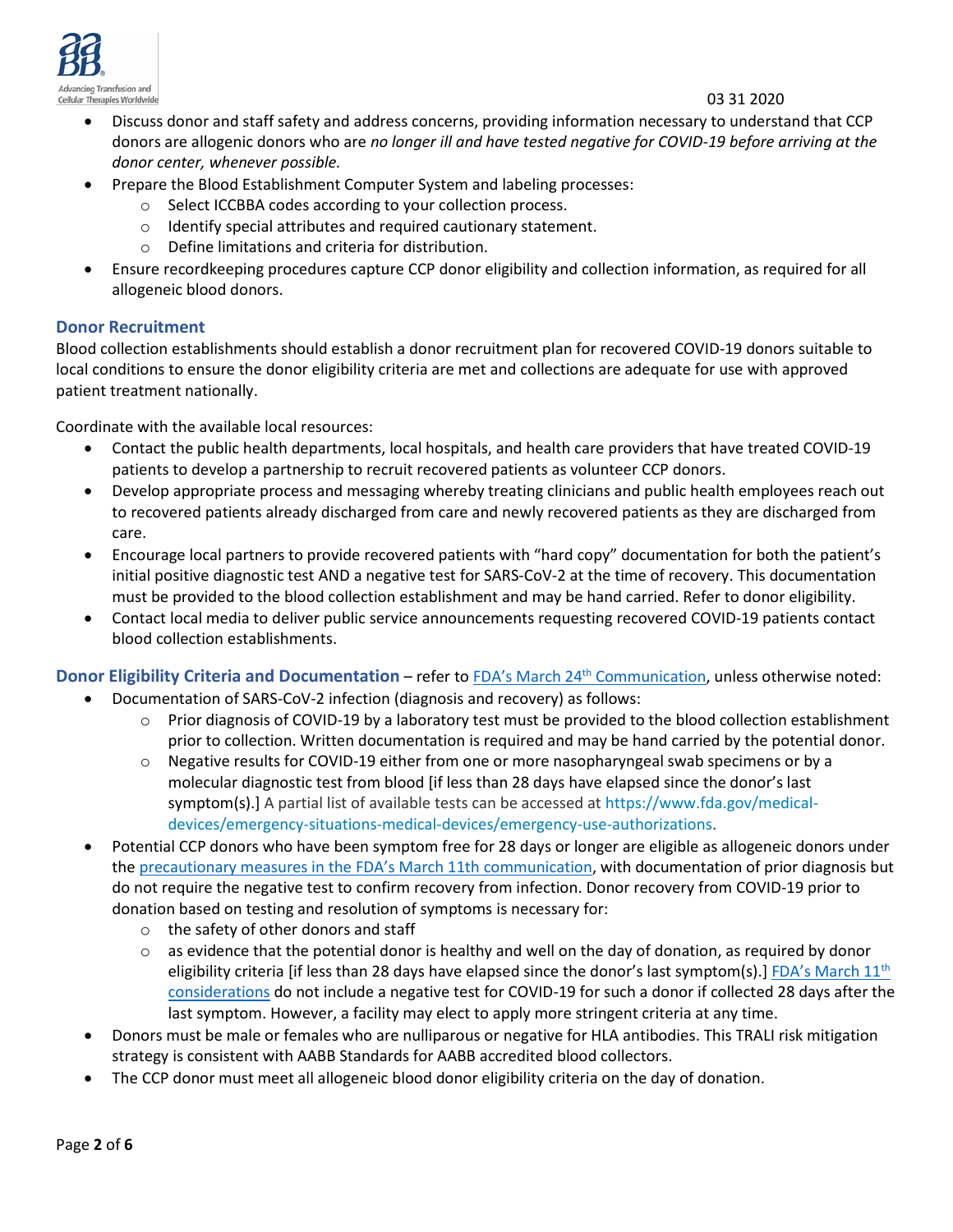

• The CCP donor may donate plasma once every 28 days as permitted by allogeneic donor eligibility criteria. Each medical director must determine when more frequent plasma donations are appropriate and set a policy to support both donor safety and the availability of CCP.

#### **Donor Collection** – refer to FDA's March 24<sup>th</sup> [Communication,](https://www.fda.gov/vaccines-blood-biologics/investigational-new-drug-ind-or-device-exemption-ide-process-cber/investigational-covid-19-convalescent-plasma-emergency-inds) unless otherwise noted:

Prior to donation, donor consent must be obtained (e.g. the AABB Donor History Questionnaire).

- Additionally, consent for investigational product testing is required if not already incorporated in blood establishments standard consent form. Specific consent is required if samples for research are to be collected and stored.
- CCP will be collected by apheresis as a licensed FFP or PF24 component. Production from whole blood can also be considered.
- Blood collection establishments may follow their current policies for retrieval and quarantine. Refer to [FDA's](https://www.fda.gov/vaccines-blood-biologics/safety-availability-biologics/updated-information-blood-establishments-regarding-novel-coronavirus-outbreak) March 11<sup>th</sup> [optional precautionary measures.](https://www.fda.gov/vaccines-blood-biologics/safety-availability-biologics/updated-information-blood-establishments-regarding-novel-coronavirus-outbreak)

#### **Convalescent Plasma Processing**

- Attachment A depicts the processing pathways available. Blood collection establishments should follow existing SOPs for collection of licensed FFP and PF24.
- CCP is an allogeneic collection for which all FDA regulations apply, including testing, processing, storage, and traceability [Refer to the FDA's March 24<sup>th</sup> [Communication\]](https://www.fda.gov/vaccines-blood-biologics/investigational-new-drug-ind-or-device-exemption-ide-process-cber/investigational-covid-19-convalescent-plasma-emergency-inds). Convalescent plasma products should include a tie tag making it possible to identify the unit for segregated storage of CCP inventory.

#### **Labeling CCP as FFP or PF24 with attributes** – refer to FDA's March 24<sup>th</sup> [Communication:](https://www.fda.gov/vaccines-blood-biologics/investigational-new-drug-ind-or-device-exemption-ide-process-cber/investigational-covid-19-convalescent-plasma-emergency-inds)

- Blood collection establishments will collect apheresis plasma suitable as an FFP or PF24 component and distribute these units to hospitals.
- The hospital's issuance of the unit to a patient for treatment of COVID-19 must be done under an established IND pathway and may include establishing an acceptable result on a SARS-CoV-2 antibody assay to qualify the unit for use as CCP.
- Such a CCP collection would be labeled as FFP or PF24 with appropriate attributes and cautionary statement.

The labeling of these licensed blood components must:

- Include the attribute indicating the antibody test result for the collection: "This product contains SARS-CoV-2 antibodies measured using an investigational assay" and the result may be placed on the tie tag.
- Include the cautionary statement, which may be placed on the tie tag, "Caution: New Drug--Limited by Federal (or United States) law to investigational use."
- ISBT Product Codes as an attribute:
	- o Use the appropriate ISBT product codes for convalescent plasma collections.
	- o These are evolving and facilities should consult the ICCBBA website, at www.iccbba.org, for current options.

### **Alternative Labeling of FFP or PF24 Collections as CCP units using ICCBBA codes:**

Blood collection establishments may elect to label the product described above with the Convalescent Plasma component name. Such a product would be unlicensed but could be shipped across state lines for administration under an FDA approve IND (the IND number should appear on the tie tag). Refer to the FDA's March 24<sup>th</sup> [Communication.](https://www.fda.gov/vaccines-blood-biologics/investigational-new-drug-ind-or-device-exemption-ide-process-cber/investigational-covid-19-convalescent-plasma-emergency-inds)

Label requirements and 4x4 Label Example:

- Must include the statement "Caution: New Drug—Limited by Federal (or United States) law to investigational use."
- SARS-CoV-2 antibody assay results if available.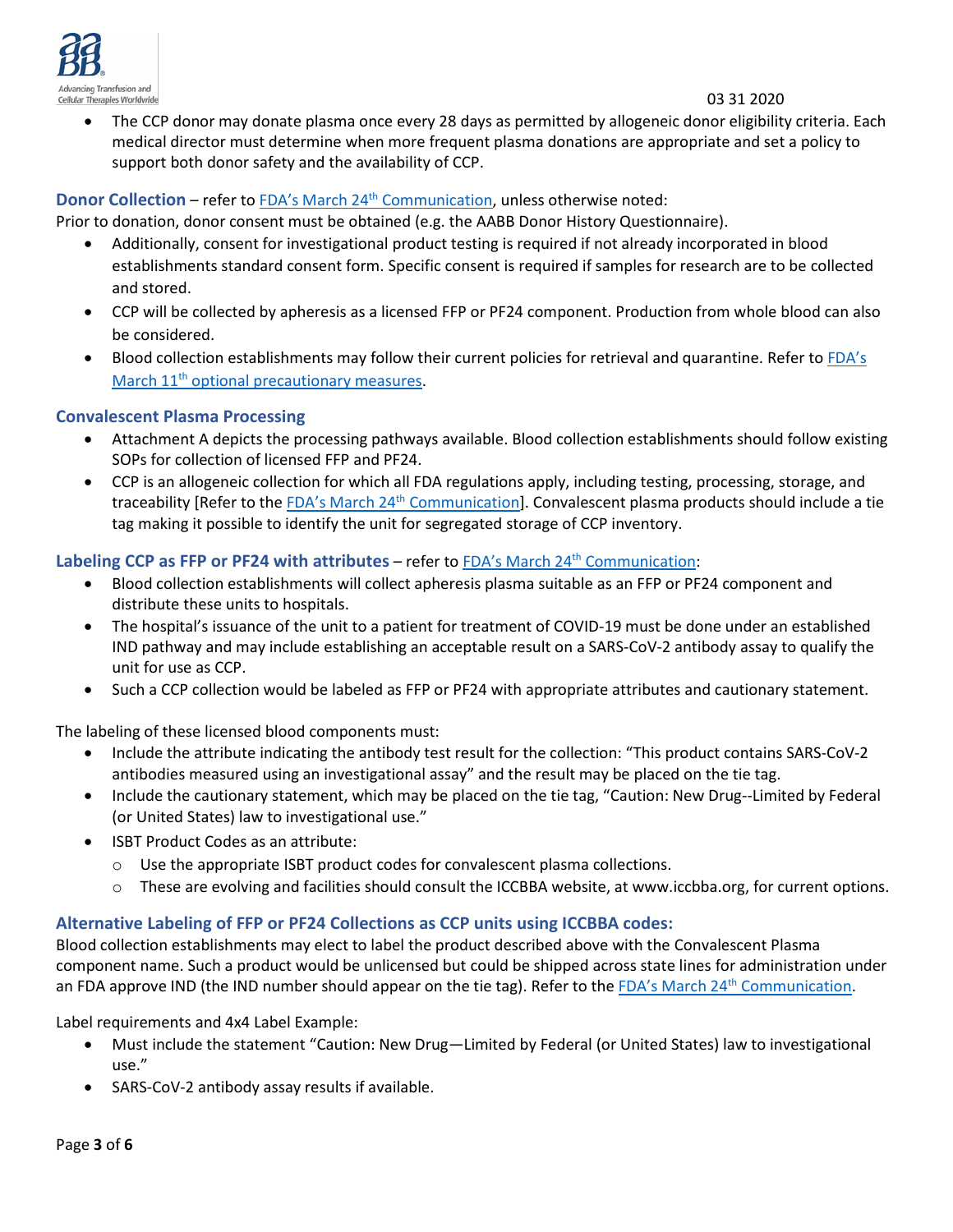

03 31 2020

- Ensure FDA registration number replaced the license number and other appropriate information for interstate shipping, if applicable.
- Remove the reference to the Circular of Information.



Separate bag codes are not currently available. When splitting COVID-19 convalescent plasma donations, use division codes. Information for labeling plasma products can be found in the [United States Industry Consensus Standard for the](https://www.fda.gov/regulatory-information/search-fda-guidance-documents/united-states-industry-consensus-standard-uniform-labeling-blood-and-blood-components-using-isbt-128)  [Uniform Labeling of Blood and Blood Components Using ISBT 128.](https://www.fda.gov/regulatory-information/search-fda-guidance-documents/united-states-industry-consensus-standard-uniform-labeling-blood-and-blood-components-using-isbt-128)

### **Product Suitability** – refer to **FDA's March 24<sup>th</sup> Communication**:

- All product suitability requirements apply, and the unit may only be released to a facility with an approved IND.
- Product volume will vary and does not determine dose at time of administration.

### **National Product Registry:**

Following production of CCP, blood establishments should register products available for national use at [www.aabb.org/covid19registry.](http://www.aabb.org/covid19registry)

#### **RESOURCES** – links to:

#### **FDA Communications:**

- 1. [Investigational COVID-19 Convalescent](https://www.fda.gov/vaccines-blood-biologics/investigational-new-drug-ind-or-device-exemption-ide-process-cber/investigational-covid-19-convalescent-plasma-emergency-inds) Plasma Emergency INDs March 24, 2020
- 2. [Updated Information for Blood Establishments Regarding the Novel Coronavirus Outbreak](https://www.fda.gov/vaccines-blood-biologics/safety-availability-biologics/updated-information-blood-establishments-regarding-novel-coronavirus-outbreak) March 11, 2020
- 3. Partial list of available tests: [https://www.fda.gov/medical-devices/emergency-situations-medical](https://www.fda.gov/medical-devices/emergency-situations-medical-devices/emergency-use-authorizations)[devices/emergency-use-authorizations](https://www.fda.gov/medical-devices/emergency-situations-medical-devices/emergency-use-authorizations)
- 4. [Investigational COVID-19 Convalescent Plasma -](https://www.fda.gov/media/136470/download) Emergency INDs Frequently Asked Questions March 26, 2020

#### **Other resources:**

- 5. ICCBBA website: www.iccbba.org
- 6. [United States Industry Consensus Standard for the Uniform Labeling of](https://www.fda.gov/regulatory-information/search-fda-guidance-documents/united-states-industry-consensus-standard-uniform-labeling-blood-and-blood-components-using-isbt-128) Blood and Blood Components Using ISBT [128](https://www.fda.gov/regulatory-information/search-fda-guidance-documents/united-states-industry-consensus-standard-uniform-labeling-blood-and-blood-components-using-isbt-128)
- 7. Cerus website and [package inserts](https://intercept-usa.com/resources/package-inserts) for those electing to implement PRT
- 8. **[ADDITIONAL RESOURCES](http://www.aabb.org/advocacy/regulatorygovernment/Documents/COVID-19-Convalescent-Plasma-Resources.pdf) will be posted on AABB's [COVID-19 Convalescent Plasma Resources](http://www.aabb.org/advocacy/regulatorygovernment/Documents/COVID-19-Convalescent-Plasma-Resources.pdf) webpage as new information becomes available.**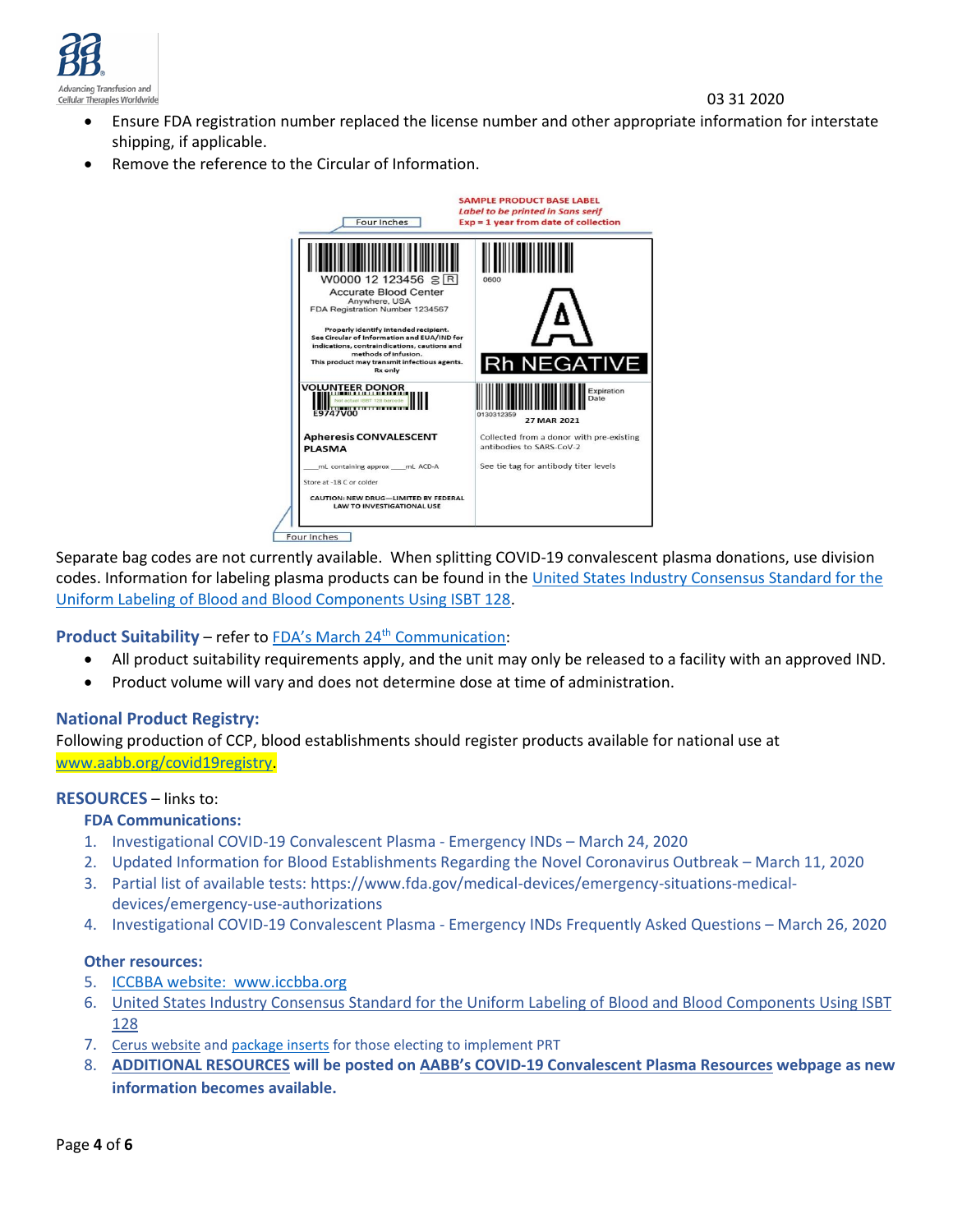

# **ATTACHMENT A - COVID-19 Convalescent Plasma Collection Overview**